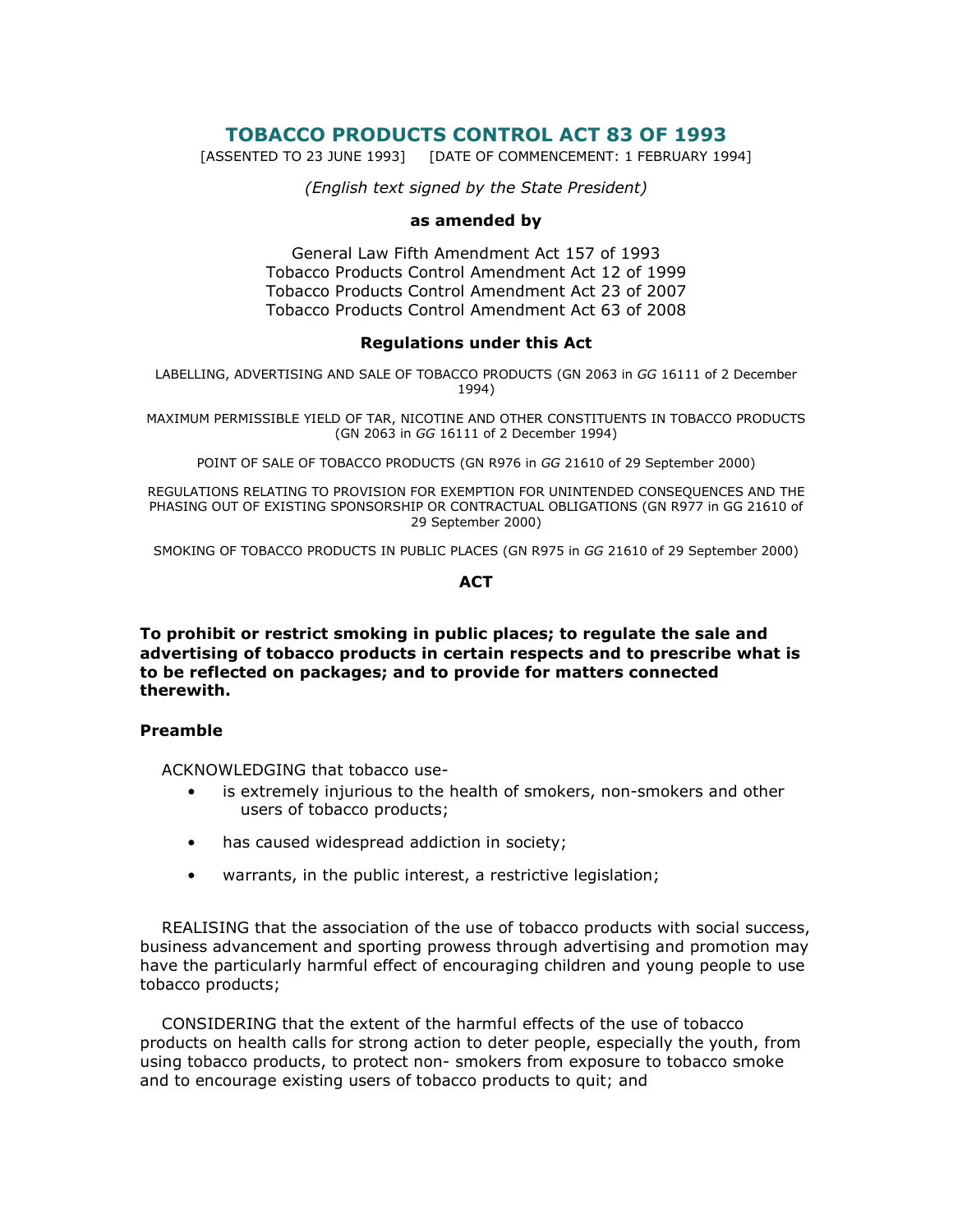RESOLVING to align the health system with the democratic values of the Constitution and the World Health Organisation's Framework Convention on Tobacco Control, and to enhance and protect the fundamental rights of citizens by discouraging the use, promotion and advertising of tobacco products in order to reduce the incidence of tobacco-related illness and death;

[Preamble inserted by s. 1 of Act 12 of 1999 and substituted by s. 7 of Act 23 of 2007.]

 BE IT ENACTED by the State President and the Parliament of the Republic of South Africa, as follows:-

### 1 Definitions

In this Act, unless the context otherwise indicates-

'advertisement', in relation to any tobacco product-

- (a) means any commercial communication or action brought to the attention of any member of the public in any manner with the aim, effect or likely effect of-
	- (i) promoting the sale or use of any tobacco product, tobacco product brand element or tobacco manufacturer's name in relation to a tobacco product; or
	- (ii) being regarded as a recommendation of a tobacco product;
- (b) includes product placement; and
- (c) excludes commercial communication between a tobacco manufacture or importer and its trade partners, business partners, employees and share holders and any communications required by law,

and 'advertise' has a corresponding meaning; [Definition of 'advertisement' substituted by s. 2 (a) of Act 12 of 1999 and by s. 1 (a) of Act 63 of 2008.]

**'brand element'** includes the brand name, trade mark, trade name, distinguishing guise, logo, graphic arrangement, design, slogan, symbol, motto, selling message, print, typeface, recognisable colour or pattern of colours, or any other symbol of product identification, that is likely to be taken as or confused with any brand of tobacco product designed to promote tobacco use;

[Definition of 'brand element' inserted by s. 1 (b) of Act 63 of 2008.]

 'composition' means the content, arrangement or combination of substances included in the processing and manufacture of a tobacco product;

[Definition of 'composition' inserted by s. 1 (a) of Act 23 of 2007.]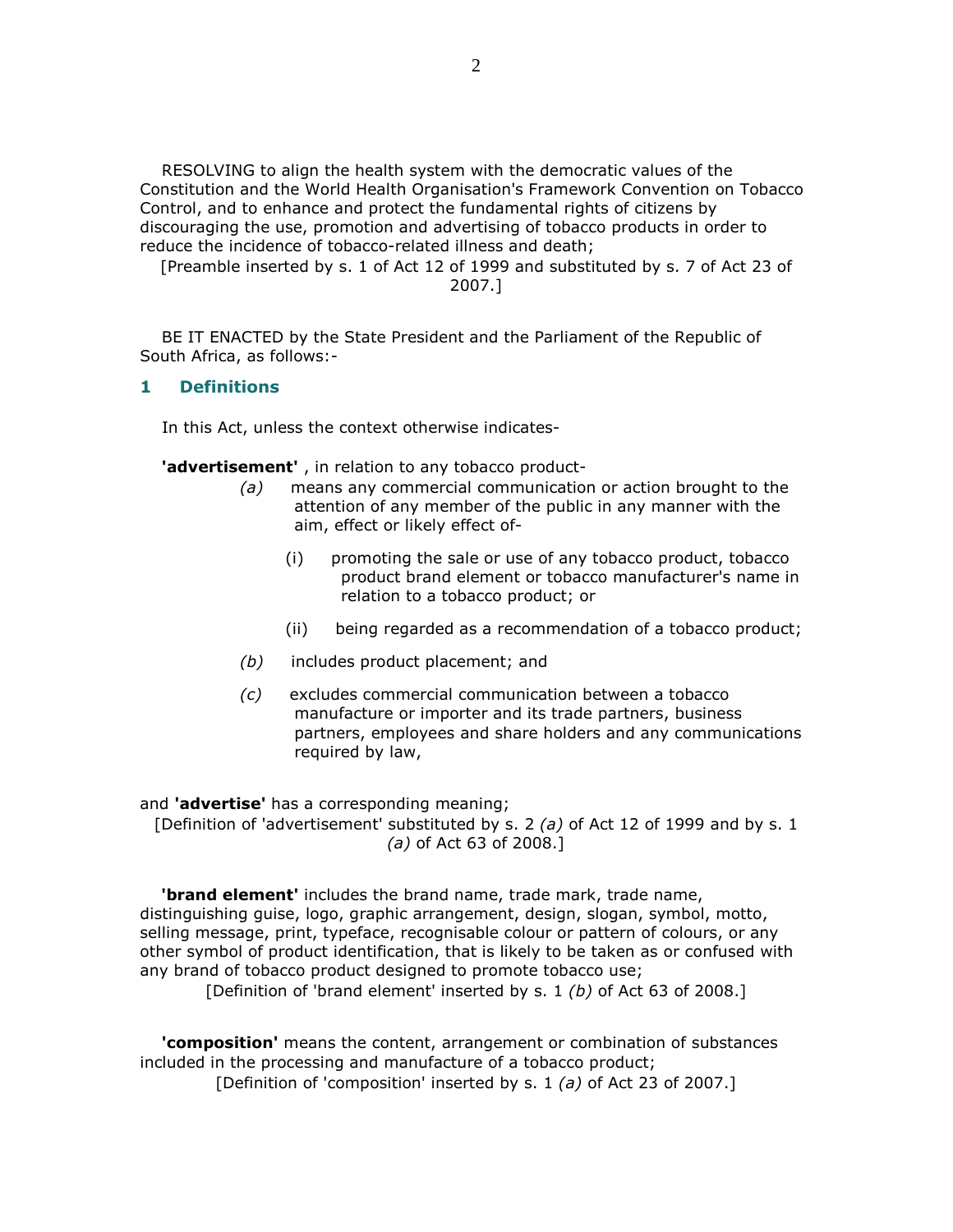'Constitution' means the Constitution of the Republic of South Africa, 1996 (Act 108 of 1996 );

[Definition of 'Constitution' inserted by s. 2 (b) of Act 12 of 1999.]

'constituent', in relation to any tobacco product, means nicotine, tar and any other constituent of a tobacco product or of tobacco smoke which the Minister may by notice in the Gazette declare to be a constituent for the purposes of this Act; [Definition of 'constituent', previously definition of 'hazardous constituent', substituted by s. 2 (c) of Act 12 of 1999.]

 'Director-General' means the Director-General: Health; [Definition of 'Director-General' substituted by s. 2 (d) of Act 12 of 1999.]

'emission' means any substance that is produced when a tobacco product is used;

[Definition of 'emission' inserted by s. 1 (b) of Act 23 of 2007.]

'employed' or 'employment' means employed or employment as an employee as defined in section 1 of the Basic Conditions of Employment Act, 1997 ( Act 75 of 1997 );

[Definition of 'employed' or 'employment' inserted by s. 2 (e) of Act 12 of 1999.]

'importer' means any person who brings, or attempts to bring, a tobacco product into the Republic for the purposes of selling that product, and 'import' has a corresponding meaning;

[Definition of 'importer' inserted by s. 1 (c) of Act 63 of 2008.]

**'ingredient"** means any product component, material used to manufacture such component, residual substance from agricultural practices, storage and processing and substances that can migrate from packing into the product;

[Definition of 'ingredient' inserted by s. 1 (c) of Act 23 of 2007.]

**'local authority'** means any institution or body established by or under any law with a view to performing local government functions in respect of a particular area or region;

**'manufacturer'** where the manufacturer is-

- (a) a company, includes its holding company or any subsidiary and any subsidiary of its holding company;
- $(b)$  an entity other than a company, includes an entity that controls or is controlled by such manufacturer or that is controlled by the same entity that controls such manufacturer;

[Definition of 'manufacturer' inserted by s. 1 (d) of Act 23 of 2007.]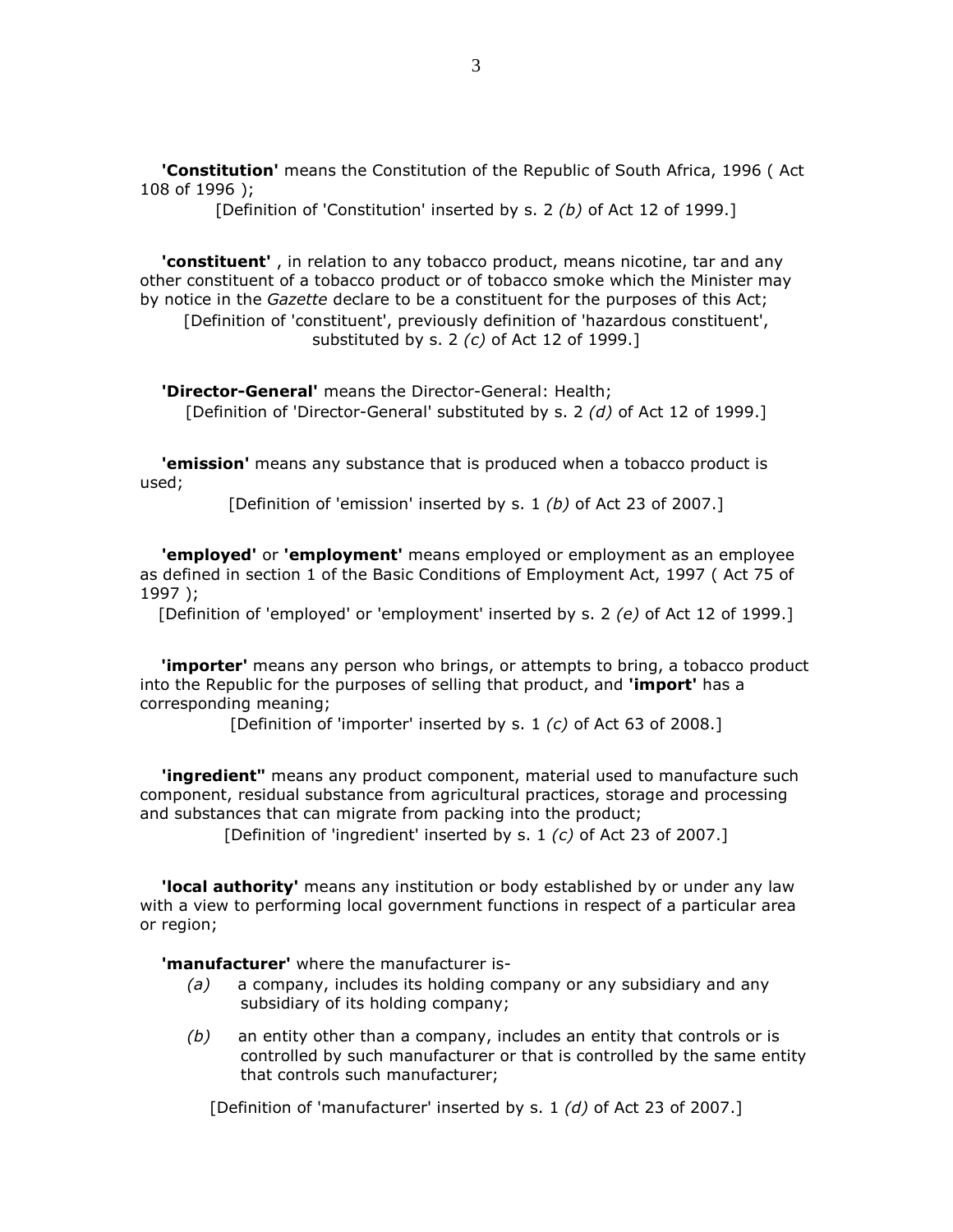'Minister' means the Minister of Health;

[Definition of 'Minister' substituted by s. 2 (f) of Act 12 of 1999.]

'nicotine' means nicotine alkaloids;

'officer' means an officer in the Department of Health; [Definition of 'officer' amended by s. 9 (a) of Act 157 of 1993 and substituted by s. 1 (e) of Act 23 of 2007.]

# 'organised activity' -

(a) means any activity or event-

- (i) which any member of the public attends or in which he or she participates;
- (ii) which is organised for the purposes of entertainment, sport or recreation or for educational or cultural purposes; and
- (iii) where a tobacco product, or brand name, trade mark, logo or company name in relation to a tobacco product, is used in the name of or portrayal of the activity or event to promote tobacco use; but
- (b) excludes any event arranged by a manufacturer, importer, distributor or retailer of a tobacco product where only its shareholders or its employees or their spouses or partners attend;

[Definition of 'organised activity' inserted by s. 2  $(g)$  of Act 12 of 1999 and substituted by s. 1  $(d)$  of Act 63 of 2008.]

**package'** means the container, receptacle or wrapper in which tobacco products are sold, supplied or distributed at wholesale or at retail;

[Definition of 'package' substituted by s. 1 (e) of Act 63 of 2008.]

'prescribe' means prescribe by regulation under this Act;

'**private dwelling'** means any part of-

- (a) any room or apartment of a building or structure which is occupied as a residence; or
- (b) any building or structure or outdoor living area which is accessory to, and used wholly or principally for, residential purposes;

[Definition of 'private dwelling' inserted by s. 2 (h) of Act 12 of 1999.]

 'product placement' means the depiction of, or reference to, a tobacco product or brand element in a broadcast programme, film, video recording, telecast or other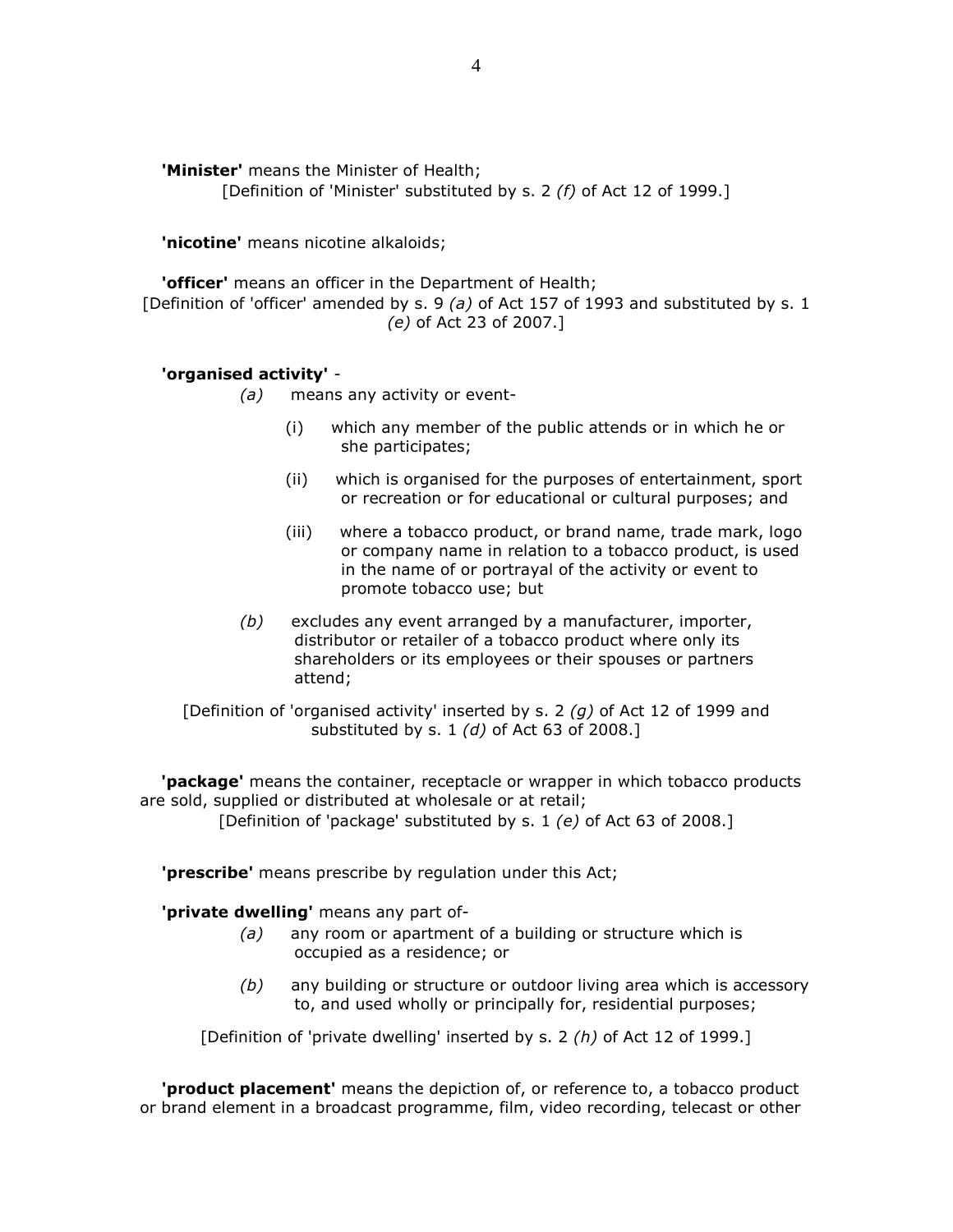electronic medium for which the producer, or any other person associated with the broadcast programme, film, video recording, telecast or other electronic medium, receives payment in cash or otherwise;

[Definition of 'product placement' inserted by s. 1 (f) of Act 63 of 2008.]

**'promotion'** is the practice of fostering awareness of and positive attitudes towards a tobacco product, brand element or manufacturer for the purposes of selling the tobacco product or encouraging tobacco use, through various means, including direct advertisement, incentives, free distribution, entertainment, organised activities, marketing of brand elements by means of related events and products through any public medium of communication including cinematographic film, television production, radio production or the internet, and 'promote' has a corresponding meaning;

[Definition of 'promotion' inserted by s. 1 (f) of Act 63 of 2008.]

 'public conveyance' includes transporting people by means of any commercial or chartered aircraft, ship, boat, train, bus, mini-bus or taxi;

[Definition of 'public conveyance' inserted by s. 1 (f) of Act 23 of 2007.]

'public place' means any indoor, enclosed or partially enclosed area which is open to the public, and includes a workplace and a public conveyance; [Definition of 'public place' substituted by s. 2 (i) of Act 12 of 1999 and by s. 1 (g) of Act 23 of 2007.]

**'smoke'** means to inhale, exhale, hold or otherwise have control over an ignited tobacco product, weed or plant, and 'smoked' and 'smoking' have corresponding meanings;

[Definition of 'smoke' substituted by s. 2 (*i*) of Act 12 of 1999.]

 'tar' means the anhydrous and nicotine-free condensate of the smoke of a tobacco product;

**'this Act'** includes a regulation made under this Act; and

 'tobacco product' means a product containing tobacco that is intended for human consumption, and includes, but is not limited to, any device, pipe, water pipe, papers, tubes, filters, portion pouches or similar objects manufactured for use in the consumption of tobacco;

[Definition of 'tobacco product' substituted by s. 2  $(k)$  of Act 12 of 1999 and by s. 1 (h) of Act 23 of 2007.]

'trade mark' includes-

 (i) any mark whether registered or registrable for trade purposes or any recognised version thereof that is likely to be taken as, or confused with, that trade mark;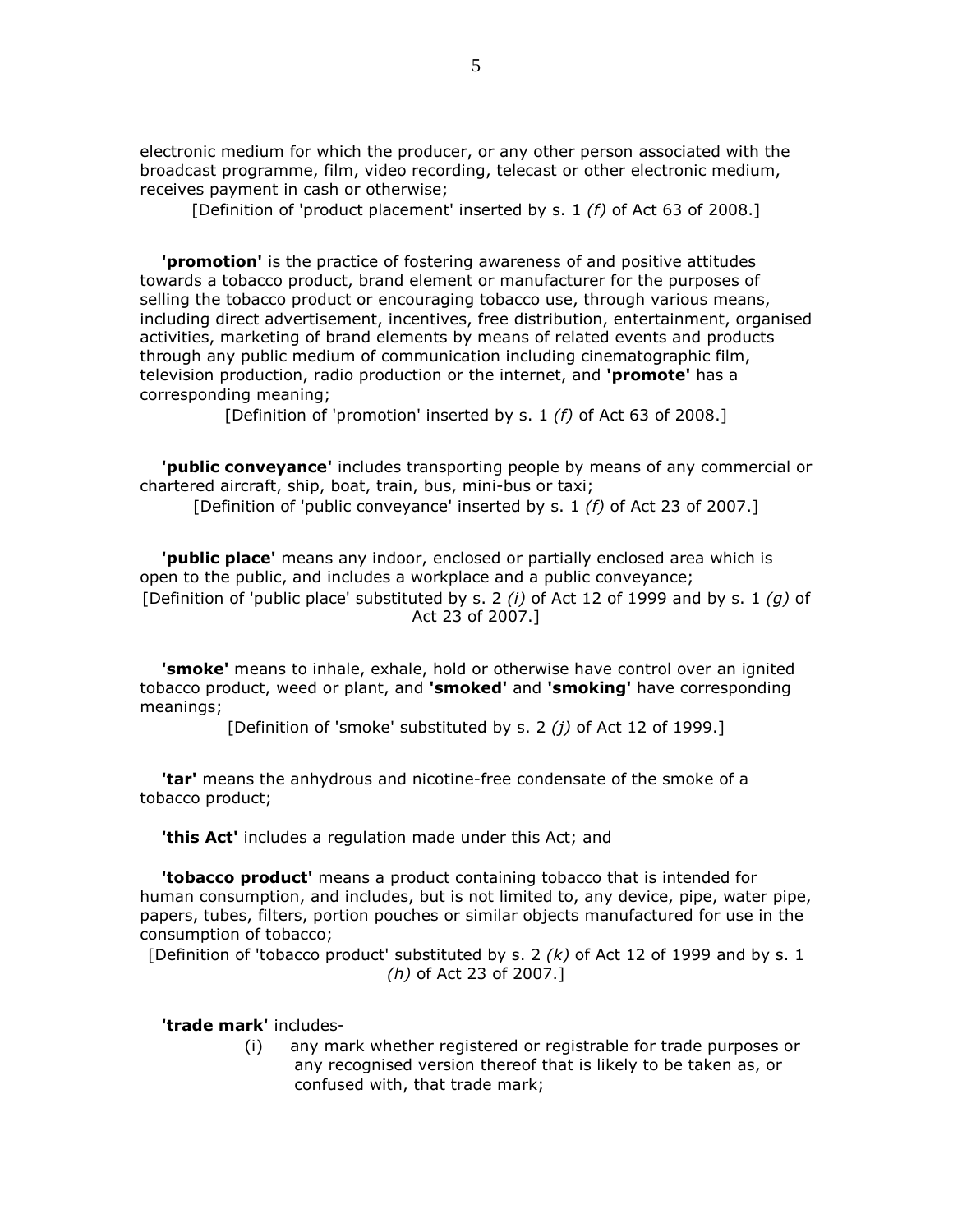- (ii) certification trade mark or collective trade mark; and
- (iii) 'trade mark' as defined in section 1 of the Trade Marks Act, 1993 ( Act 194 of 1993 );

[Definition of 'trade mark' added by s. 2 (I) of Act 12 of 1999.]

### 'workplace' -

 $(a)$  means any indoor, enclosed or partially enclosed area in which employees perform the duties of their employment;

[Para. (a) substituted by s. 1 (i) of Act 23 of 2007.]

- (b) includes any corridor, lobby, stairwell, elevator, cafeteria, washroom or other common area frequented by such employees during the course of their employment; but
- (c) excludes any private dwelling, and any portion of an area mentioned in paragraph (a) specifically designated by the employer as a smoking area and which complies with the prescribed requirements.

[Definition of 'workplace' added by s. 2  $(m)$  of Act 12 of 1999.]

### 2 Control over smoking of tobacco products

 $(1)$  (a) No person may smoke any tobacco product in-

- (i) a public place;
- (ii) any area within a prescribed distance from a window of, ventilation inlet of, doorway to or entrance into a public place;
- (iii) any motor vehicle when a child under the age of 12 years is present in that vehicle; or
- (iv) any place contemplated in subsection (3).

(b) Notwithstanding paragraph (a), the Minister may permit smoking in the prescribed portion of a public place, subject to any prescribed condition.

 $(c)$  Notwithstanding the fact that a private dwelling is excluded from the definition of 'workplace', no person may smoke any tobacco product in a private dwelling if that private dwelling is used for any commercial childcare activity, or for schooling or tutoring.

 (2) The owner of or person in control of a place or an area contemplated in subsection  $(1)$  (a), or an employer in respect of a workplace, shall ensure that no person smokes in that place or area.

 (3) The Minister may prohibit the smoking of any tobacco product in any prescribed outdoor public place, or such portion of an outdoor public place as may be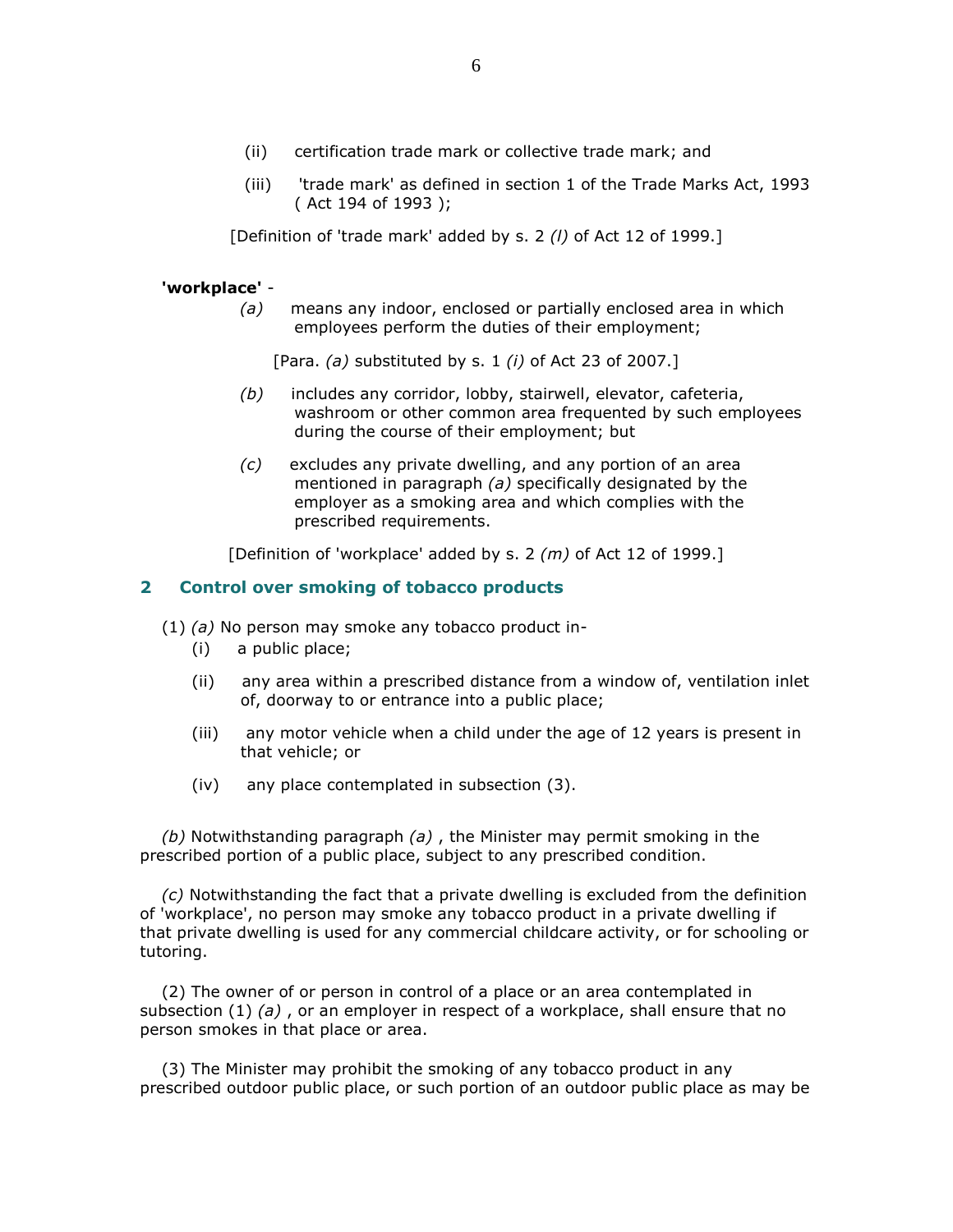prescribed, where persons are likely to congregate within close proximity of one another or where smoking may pose a fire or other hazard.

 (4) The owner of or person in control of a place or area contemplated in subsection  $(1)$  (a), or employer in respect of a workplace, shall display the prescribed signs and shall make the prescribed public announcements in order to inform any person who enters or who is in or on such place or area of any prohibition on smoking.

(5) An employer must ensure that-

- (a) employees may object to smoking in the workplace in contravention of this Act without retaliation of any kind;
- (b) employees who do not want to be exposed to tobacco smoke in the workplace are not so exposed;
- (c) it is not a condition of employment, expressly or implied, that any employee is required to work in any portion of the workplace where smoking is permitted; and
- $(d)$  employees are not required to sign any indemnity for working in any portion of the workplace where smoking is permitted.

 (6) The owner of or person in control of a place or area contemplated in subsection  $(1)$   $(a)$ , or employer in respect of a workplace, shall ensure that no person under the age of 18 years is present in any portion of the workplace where smoking is permitted or in the area within a public place contemplated in subsection  $(1)$   $(b)$  in or on which smoking is permitted.

 (7) Sections 80 to 89 of the National Health Act, 2003 ( Act 61 of 2003 ), apply with the necessary changes to this section.

[S. 2 amended by s. 3 of Act 12 of 1999 and substituted by s. 2 of Act 23 of 2007.]

## 3 Advertising, sponsorship, promotion, distribution, display and information required in respect of packaging and labelling of tobacco products

 $(1)$  (a) No person shall advertise or promote, or cause any other person to advertise or promote, a tobacco product through any direct or indirect means, including through sponsorship of any organisation, event, service, physical establishment, programme, project, bursary, scholarship or any other method.

 (b) A commercial communication between a tobacco manufacturer or importer and its trade partners, business partners, employees and share holders, must contain no other information except for factual information about the tobacco product, its characteristics, its availability or price, pictures of the tobacco products, the component parts and their packaging.

- (2) No manufacturer, importer, distributor or retailer of tobacco products shall-
	- (a) organise or promote any organised activity that is to take place in whole or in part in the Republic;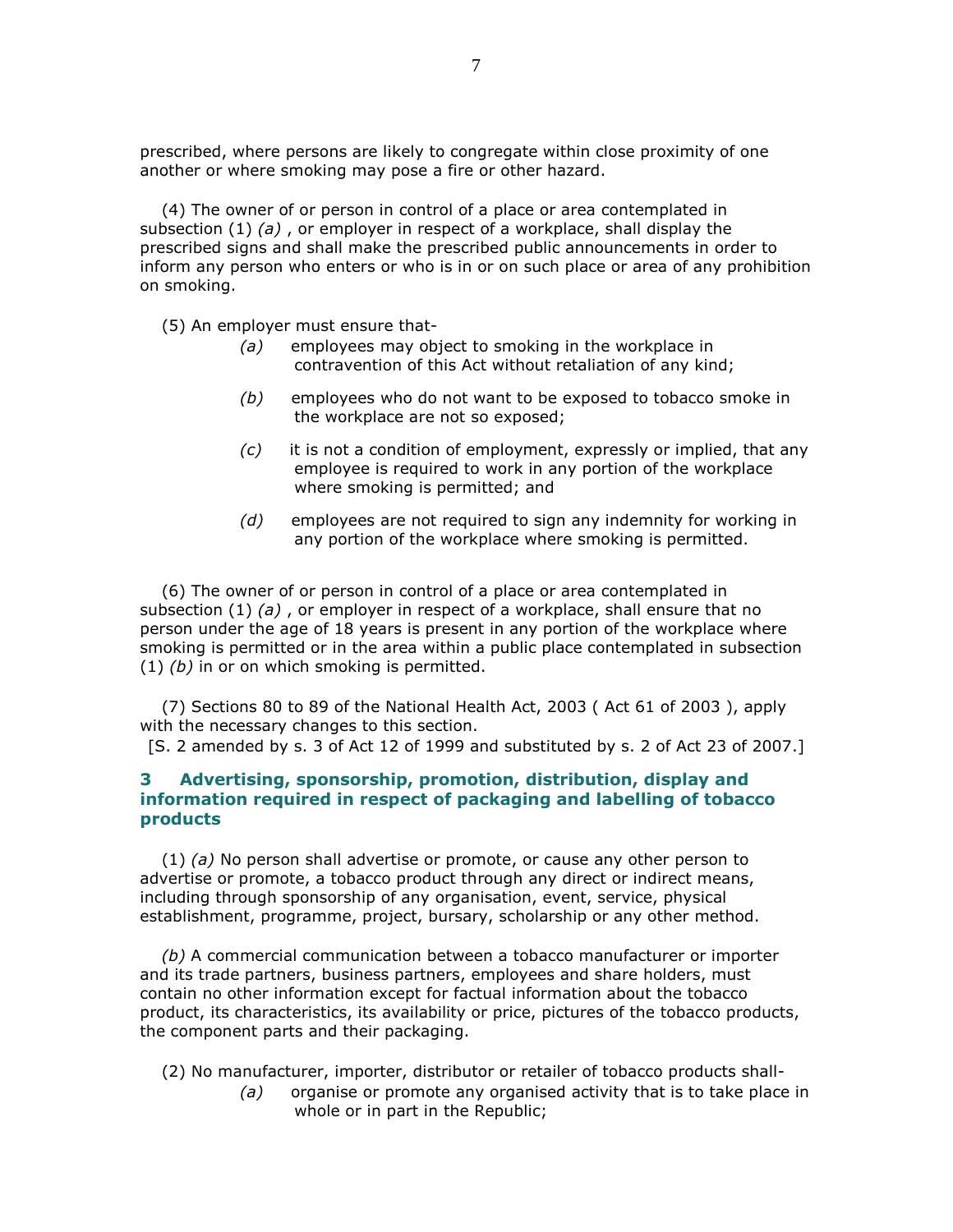- (b) make any financial contribution to any organised activity that is to take place, or is taking place, or has taken place in whole or in part in the Republic;
- (c) make any financial contribution to any person in respect of-
	- (i) the organisation or promotion of any organised activity in the Republic by that person;
	- (ii) the participation, by that person, in any organised activity that is to take place, or is taking place in whole or in part, in the Republic.

 (3) A manufacturer or importer of a tobacco product may make a charitable financial contribution or sponsorship, provided that such contribution or sponsorship is not for the purpose of advertisement.

 $(4)$  ......

[Sub-s. (4) omitted by s. 2 of Act 63 of 2008.]

 (5) Notwithstanding the provisions of subsections (1), (2) and (3), the Minister may prescribe exemptions for unintended consequences or the phasing out of existing sponsorship or contractual obligations.

 (6) No person shall package or label a tobacco product in any way that is false, misleading, deceptive or likely to create any erroneous, deceptive or misleading impression about its characteristics, properties, health effects, toxicity, composition, merit, safety, hazards or emissions, including any term, descriptor, trade mark, figurative or other sign that directly or indirectly creates the impression that a particular tobacco product is less harmful than another tobacco product.

 (7) No person shall manufacture for sale in the Republic, import for subsequent sale or sell a tobacco product-

- (a) unless the tobacco product is packaged in the prescribed manner; and
- $(b)$  in a package or containing a label that contains false or misleading information or that is calculated to deceive the user of such product.

 (8) A wholesaler shall display a tobacco product at his or her place of business in the prescribed manner.

(9) A retailer shall display-

 $(a)$  a notice in the prescribed manner in his or her place of business that contains the prescribed information regarding any tobacco product available at his or her place of business; and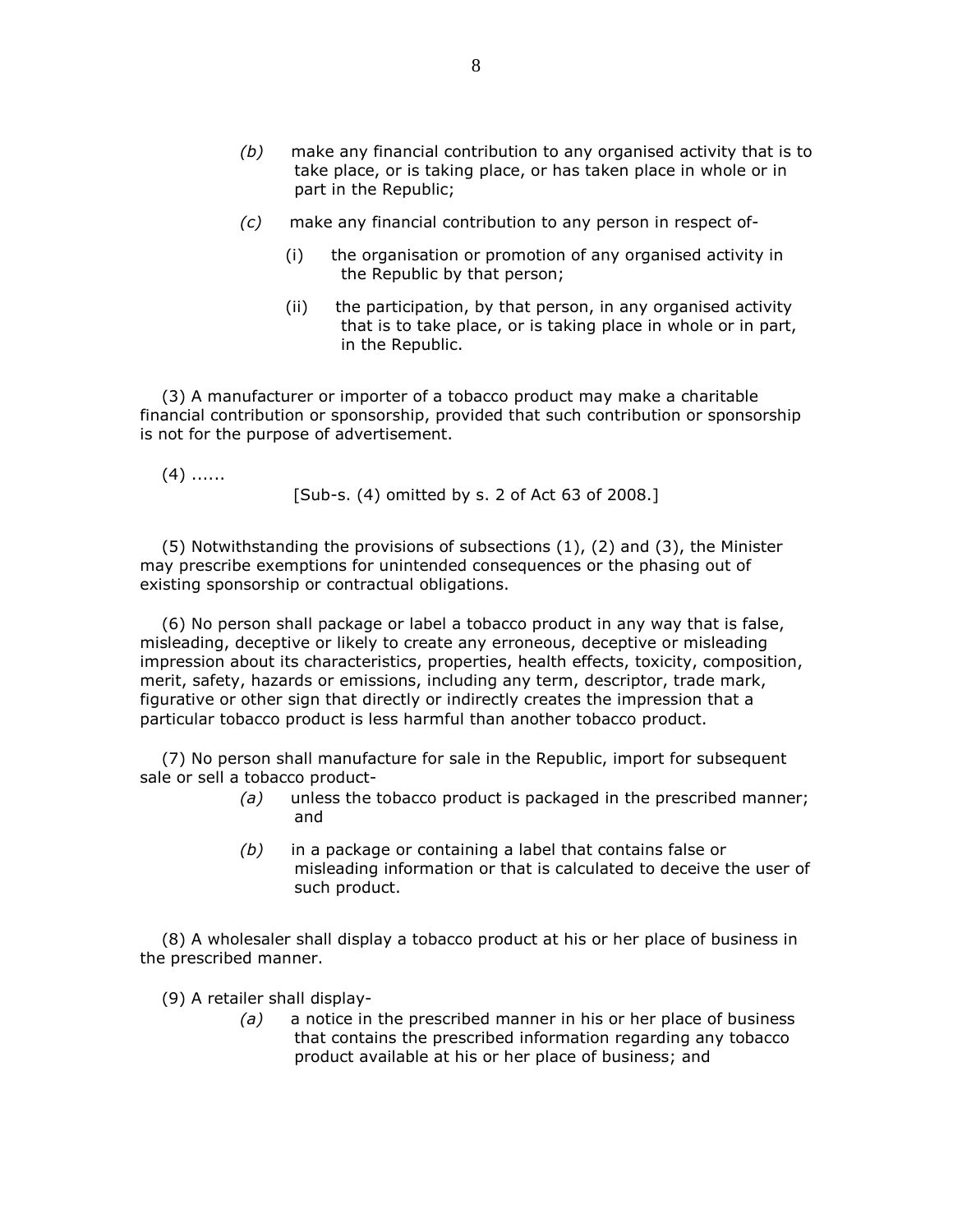$(b)$  a tobacco product at his or her place of business in the prescribed manner and in such a way that no person shall be able to handle the tobacco product before paying for it.

 (10) No person shall sell or offer to sell tobacco products at retail, unless the prescribed notices are displayed.

 (11) This section must not be construed as limiting, amending, repealing or otherwise altering any legal obligation or liability in terms of any other law to warn consumers of the risks of using a tobacco product which a manufacturer, importer or retailer is bound by.

[S. 3 substituted by s. 4 of Act 12 of 1999 and by s. 2 of Act 63 of 2008.]

### 3A Standards for manufacturing, importing and export of tobacco products

[Heading substituted by s. 3 (a) of Act 63 of 2008.]

 (1) No person shall manufacture or import a tobacco product unless it complies with such standards as may be prescribed.

[Sub-s.  $(1)$  substituted by s. 3  $(b)$  of Act 63 of 2008.]

 (2) Every manufacturer and importer of a tobacco product shall provide such information about the product and its emissions to the Minister and the public as may be prescribed, in the prescribed manner and within the prescribed time. [Sub-s.  $(2)$  substituted by s. 3  $(b)$  of Act 63 of 2008.]

 $(3)$  (a) No person shall export a tobacco product from the Republic unless the tobacco product meets the product and testing standards of the country of final destination.

 (b) If no such standards exist in the country of final destination, the provisions of this section apply.

[S. 3A inserted by s. 5 of Act 12 of 1999 and substituted by s. 3 of Act 23 of 2007.]

#### 4 Prohibitions in respect of tobacco products

 (1) No person shall sell or supply any tobacco product to any person under the age of 18 years.

 (2) The owner or person in charge of any business shall ensure that no person under the age of 18 years in his or her employ or under his or her control, as the case may be, shall sell or offer to sell any tobacco product on the business premises.

 (3) No person may sell or supply any confectionary or toy that resembles or is intended to represent any tobacco product.

(4) No person shall sell or offer to sell tobacco products in-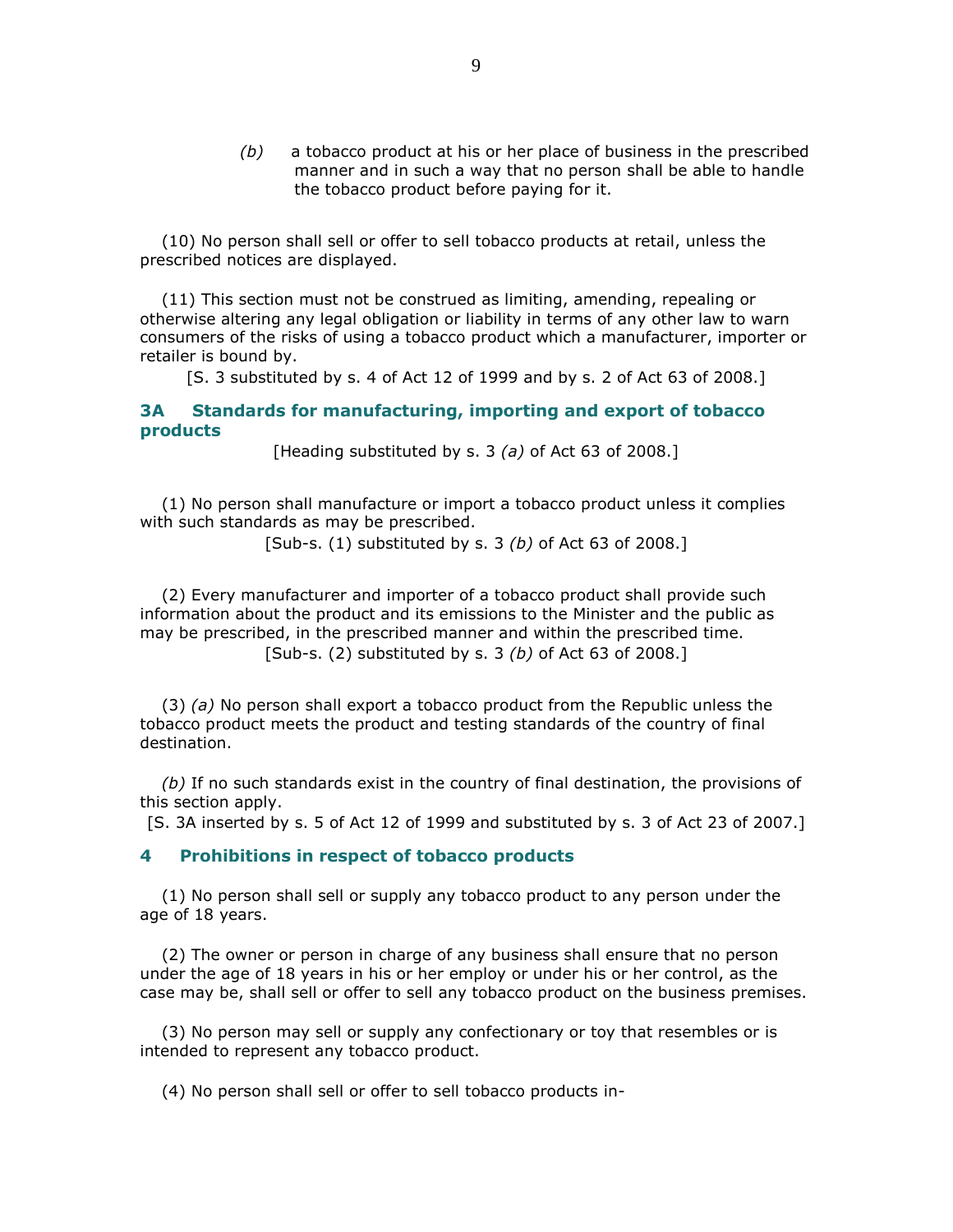- (a) any health establishment contemplated in section 1 of the National Health Act, 2003 ( Act 61 of 2003 ), including any pharmacy; and
- $(b)$  any place where a person under the age of 18 years receives education or training.

 $(5)$  (a) No person shall sell, offer to sell, supply, distribute or buy any tobacco product through the postal services, the internet or any other electronic media.

(b) The prohibition contained in paragraph  $(a)$  does not apply to any commercial communication between a tobacco manufacturer or importer and its trade partners, business partners, employees and shareholders.

 (6) Subject to section 252A of the Criminal Procedure Act, 1977 ( Act 51 of 1977 ), the Director-General may authorise in writing any person or class of persons to monitor compliance with this section in the prescribed manner.

[S. 4 amended by s. 4 of Act 12 of 1999 and substituted by s. 4 of Act 63 of 2008.]

### 4A Free distribution and reward prohibited

 (1) No manufacturer, distributor, importer or retailer of a tobacco product, or any person or agent acting on behalf of a manufacturer, distributor, importer or retailer, shall for free, or at a reduced price, other than a normal trade discount-

- (a) distribute any tobacco product; or
- $(b)$  supply any tobacco product to any person for subsequent distribution.

 (2) No person shall offer any gift, cash rebate or right to participate in or attend any contest, lottery or game, or any sporting, cultural, social or recreational event, to any person in consideration of the purchase of a tobacco product, or the furnishing of evidence of such a purchase, or the confirmation of use of a tobacco product. [S. 4A inserted by s. 7 of Act 12 of 1999 and substituted by s. 5 of Act 63 of 2008.]

#### 5 Restrictions on use of vending machines

 (1) No person shall place a vending machine containing tobacco products in any indoor or outdoor location, other than in the specified public place which has been declared by the Minister under section  $2(1)(b)$ .

 (1A) A person who offers a tobacco product for sale by way of a vending machine shall-

- $(a)$  not use such vending machine for the sale of anything other than a tobacco product; and
- $(b)$  display a notice in the prescribed manner on the vending machine that contains the prescribed information regarding any tobacco product available for sale in that vending machine.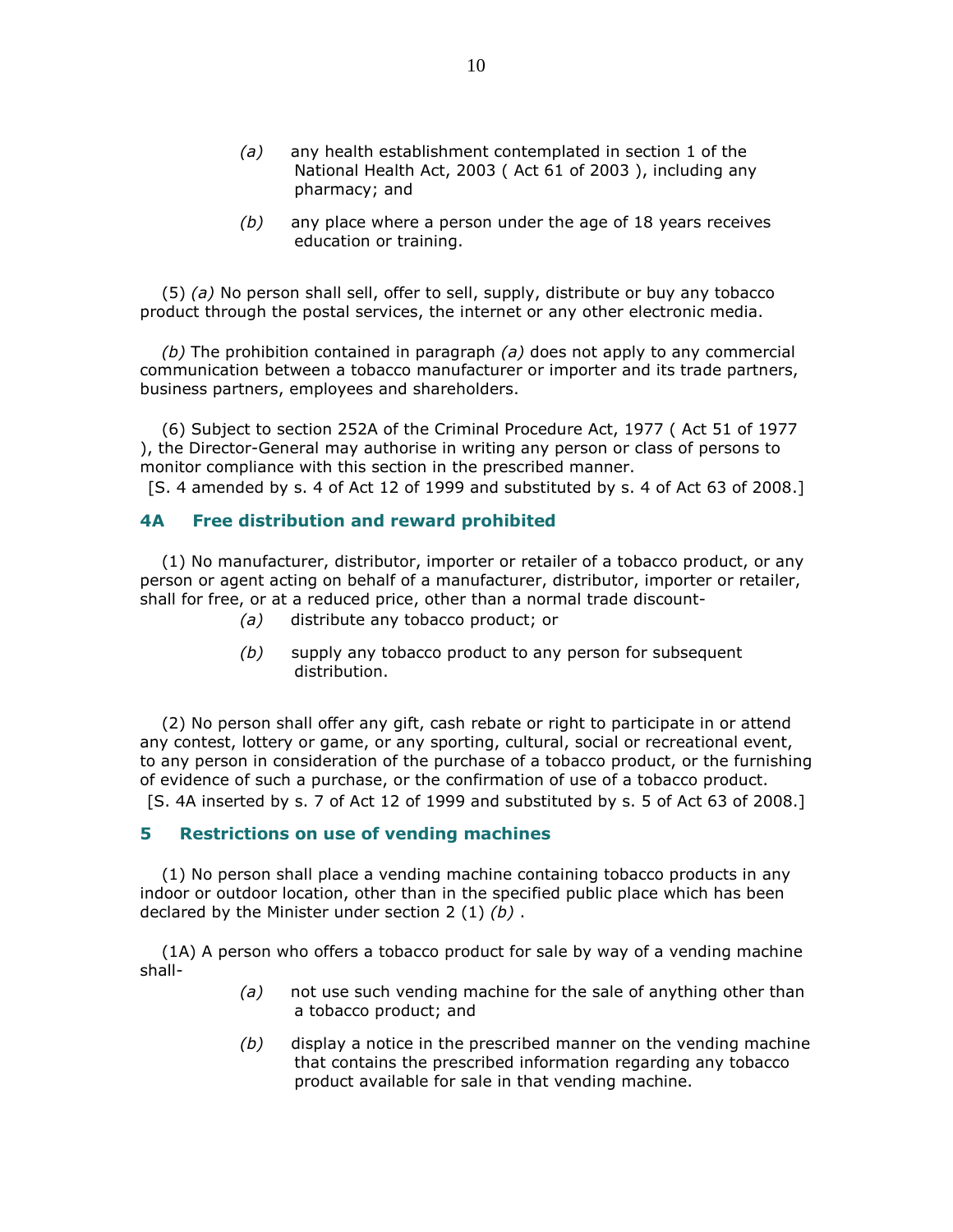(2) It shall be the responsibility of any person during such time as he or she is responsible for or has control of the premises in which any vending machine is kept to ensure that no person under the age of 18 years makes use of any such machine.

 (3) The Director-General may in writing direct the owner of the vending machine in question or the person in control thereof-

- $(a)$  to take such precautionary measures as are specified in the directive to prevent the vending machine being used by persons under the age of 18 years; or
- $(b)$  to remove the vending machine from the premises within the period specified in the directive.

[S. 5 amended by s. 8 of Act 12 of 1999 and substituted by s. 6 of Act 63 of 2008.]

#### 6 Regulations

(1) The Minister may make regulations regarding-

 $(a)$  anything that must or may be prescribed in terms of this Act;

[Para. (a) amended by s. 9 (b) of Act 157 of 1993 and substituted by s. 4 (a) of Act 23 of 2007.]

- $(b)$  the signs in respect of tobacco products and the information that must be displayed at points of sale and on vending machines, including-
	- (i) health warnings that must appear on the signs;
	- (ii) size and format of the signs;
	- (iii) location of the signs; and
	- (iv) the legal age at which tobacco products may be purchased.

[Para. (b) substituted by s. 7 (a) of Act 63 of 2008.]

- $(b A)$  information that must be displayed on a package containing a tobacco product and on an enclosed leaflet, picture or pictogram, including-
	- (i) information about the product and its emissions;
	- (ii) health hazards and health effects arising from the use of the product or from its emissions;
	- (iii) other health-related messages such as advice on how to stop smoking;
	- (iv) information that may not appear on packages; and
	- (v) the descriptors, package design characteristics, graphics or terms considered to be false, misleading, deceptive or likely to create any erroneous impression;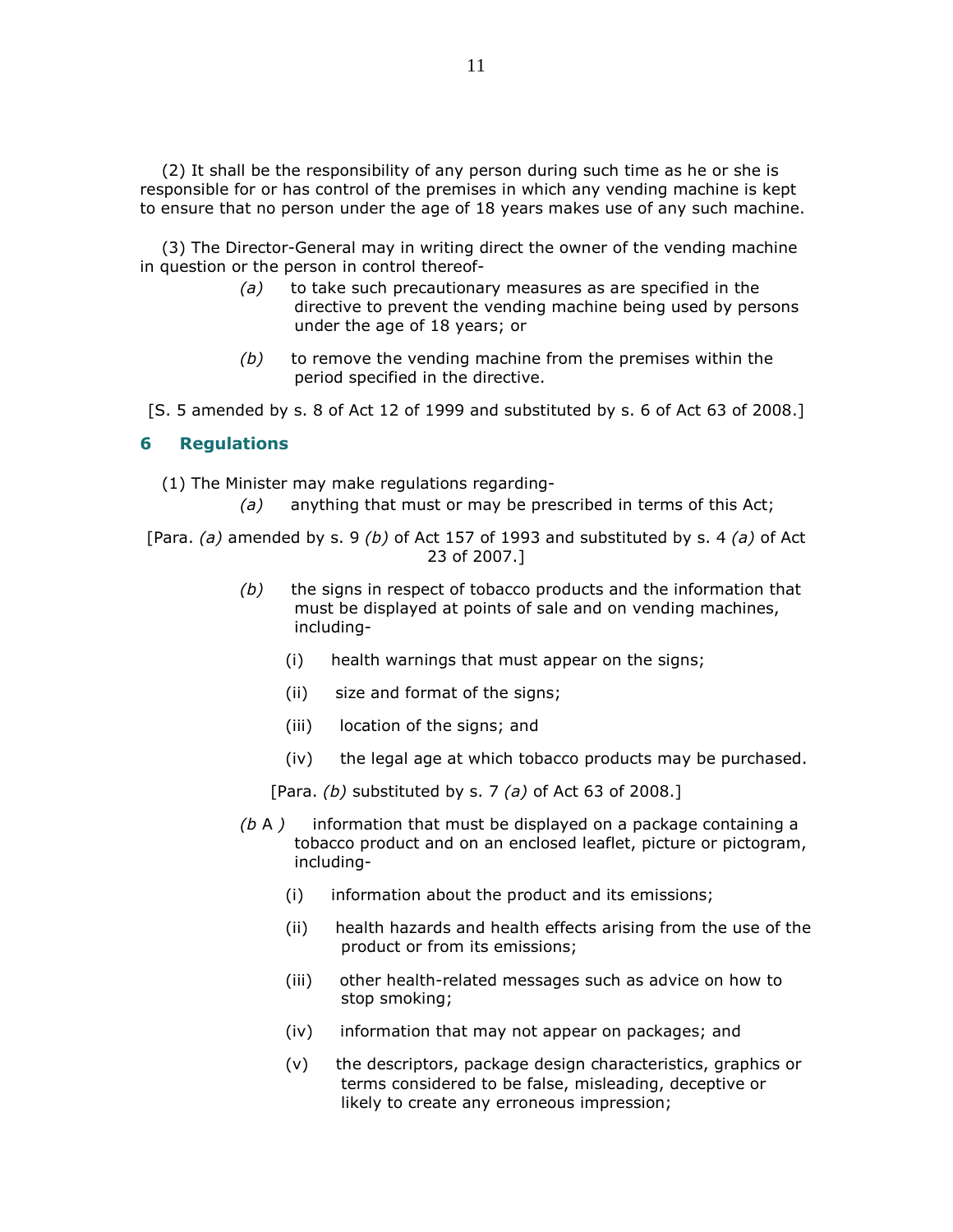[Para. (b A ) inserted by s. 7 (a) of Act 63 of 2008.]

 $(c)$  the location, content, size and format of any sign required in terms of this Act;

[Para.  $(c)$  substituted by s. 4  $(b)$  of Act 23 of 2007.]

- $(d)$  the standards that a tobacco product must comply with, including-
	- (i) the amounts of substances that may be contained in the product or its emissions;
	- (ii) substances that may or may not be added to the product;
	- (iii) the ignition propensity of cigarettes; and
	- (iv) product design and composition;

[Para. (d) substituted by s. 4 (b) of Act 23 of 2007.]

 (e) methods to assess conformity, and methods of testing and measuring compliance, with any prescribed standard;

[Para.  $(e)$  substituted by s. 4  $(b)$  of Act 23 of 2007.]

- (f) subject to Chapter 2 of the Constitution of the Republic of South Africa, 1996, any information that a manufacturer or importer of a tobacco product must submit to the Minister and to the public, including information in respect of-
	- (i) research conducted into a tobacco product by a manufacturer or by a person who conducted research paid for in whole or in part by a tobacco manufacturer;
	- (ii) the quantity of a tobacco product manufactured or imported, as the case may be;

[Sub-para. (ii) substituted by s. 7  $(c)$  of Act 63 of 2008.]

- (iii) marketing expenditure; and
- (iv) information on product composition, ingredients, hazardous properties and emissions; and
- [Para. (f) added by s. 4 (b) of Act 23 of 2007 and amended by s. 7 (b) of Act 63 of 2008.]
	- $(q)$  any ancillary or incidental administrative or procedural matter that it is necessary to prescribe for the proper implementation or administration of this Act.

[Para.  $(g)$  added by s. 4  $(b)$  of Act 23 of 2007.]

 $(2)$  ......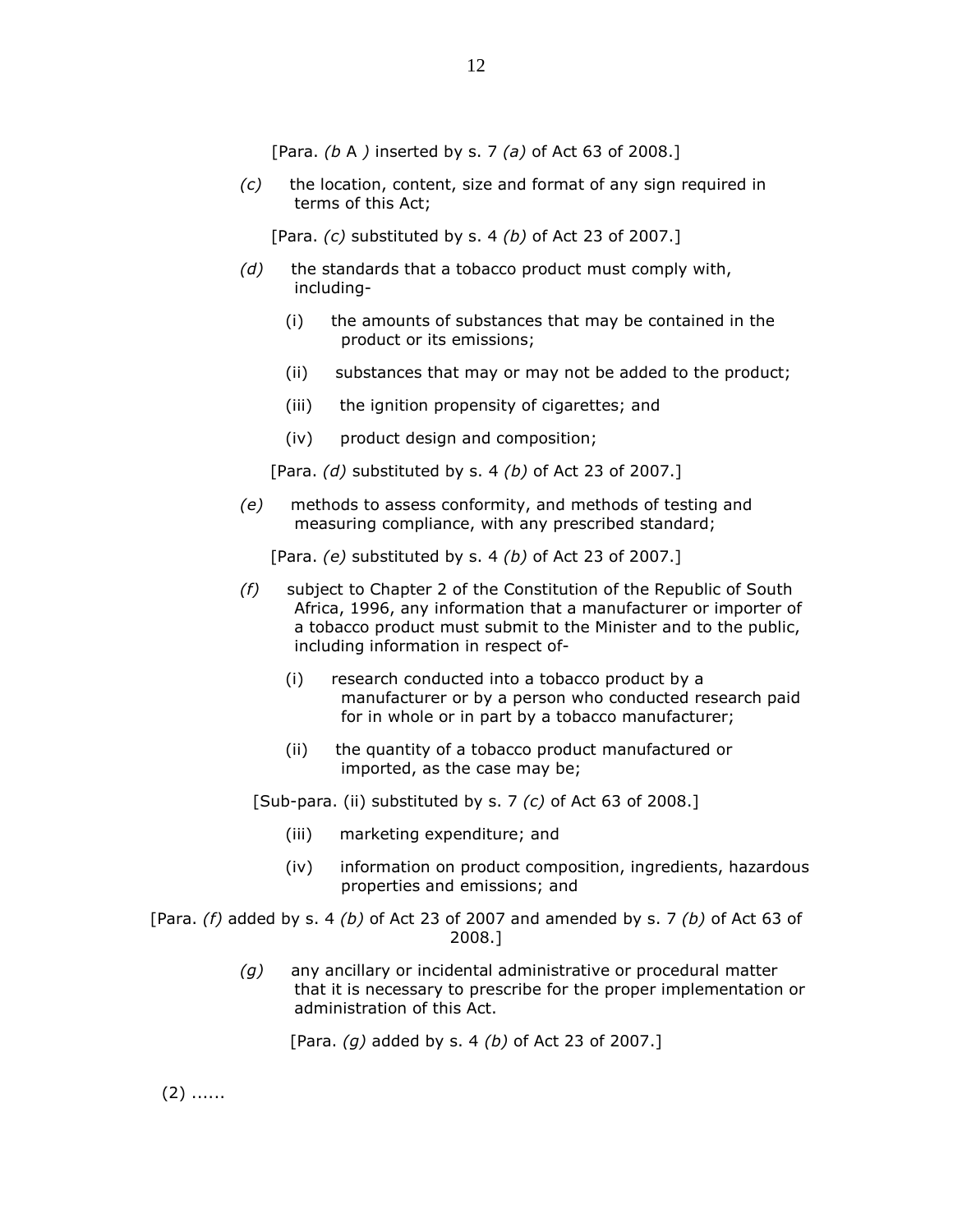[Sub-s. (2) deleted by s. 7 (d) of Act 63 of 2008.]

 (3) The Minister shall, not less than three months before issuing any regulation under this Act, cause a draft of the regulation to be published in the Gazette, together with a notice declaring his intention to issue such a regulation and inviting interested persons to furnish him with any comments thereon or representations in connection therewith within a specified period.

(4) The provisions of subsection (3) shall not apply in respect of-

- $(a)$  a regulation which, after the provisions of the said subsection have been complied with, has been amended by the Minister in consequence of comments or representations received by him in pursuance of the notice published in terms of the said subsection;
- $(b)$  any regulation in respect of which the Minister is of the opinion that it is in the public interest that it be issued without delay.

## 6A Exemptions

 The Minister may by notice in the Gazette exempt any tobacco product from a provision of this Act on such conditions as the Minister may determine in the notice, provided that it is in the public interest for the particular tobacco product to be so exempted.

[S. 6A inserted by s. 5 of Act 23 of 2007.]

#### 7 Offences and penalties

(1) Any person who contravenes or fails to comply with section 2  $(2)$ ,  $(4)$  or  $(6)$ , or fails to comply with any condition contemplated in section 2 (1)  $(b)$ , shall be guilty of an offence and liable on conviction to a fine not exceeding R50 000.

 (2) Any person who contravenes or fails to comply with section 2 (5), 3 (8), (9) (a) or (b) or (10), 4 (1), (2), (3), (4) (a) or (b) or (5) or 5, or contravenes or fails to comply with any regulation made in terms of this Act, shall be guilty of an offence and liable on conviction to a fine not exceeding R100 000.

[Sub-s. (2) substituted by s. 8 of Act 63 of 2008.]

(3) Any person who contravenes or fails to comply with section 3  $(1)$ ,  $(2)$ ,  $(3)$ ,  $(6)$ ,  $(7)$   $(a)$  or  $(b)$ ,  $3A$ , or 4A shall be quilty of an offence and liable on conviction to a fine not exceeding R1 000 000.

[Sub-s. (3) substituted by s. 8 of Act 63 of 2008.]

 (4) Any person who contravenes or fails to comply with section 2 (1) shall be guilty of an offence and liable on conviction to a fine not exceeding R500. [S. 7 amended by s. 9 of Act 157 of 1993 and substituted by s. 9 of Act 12 of 1999 and by s. 6 of Act 23 of 2007.]

### 8 Short title and commencement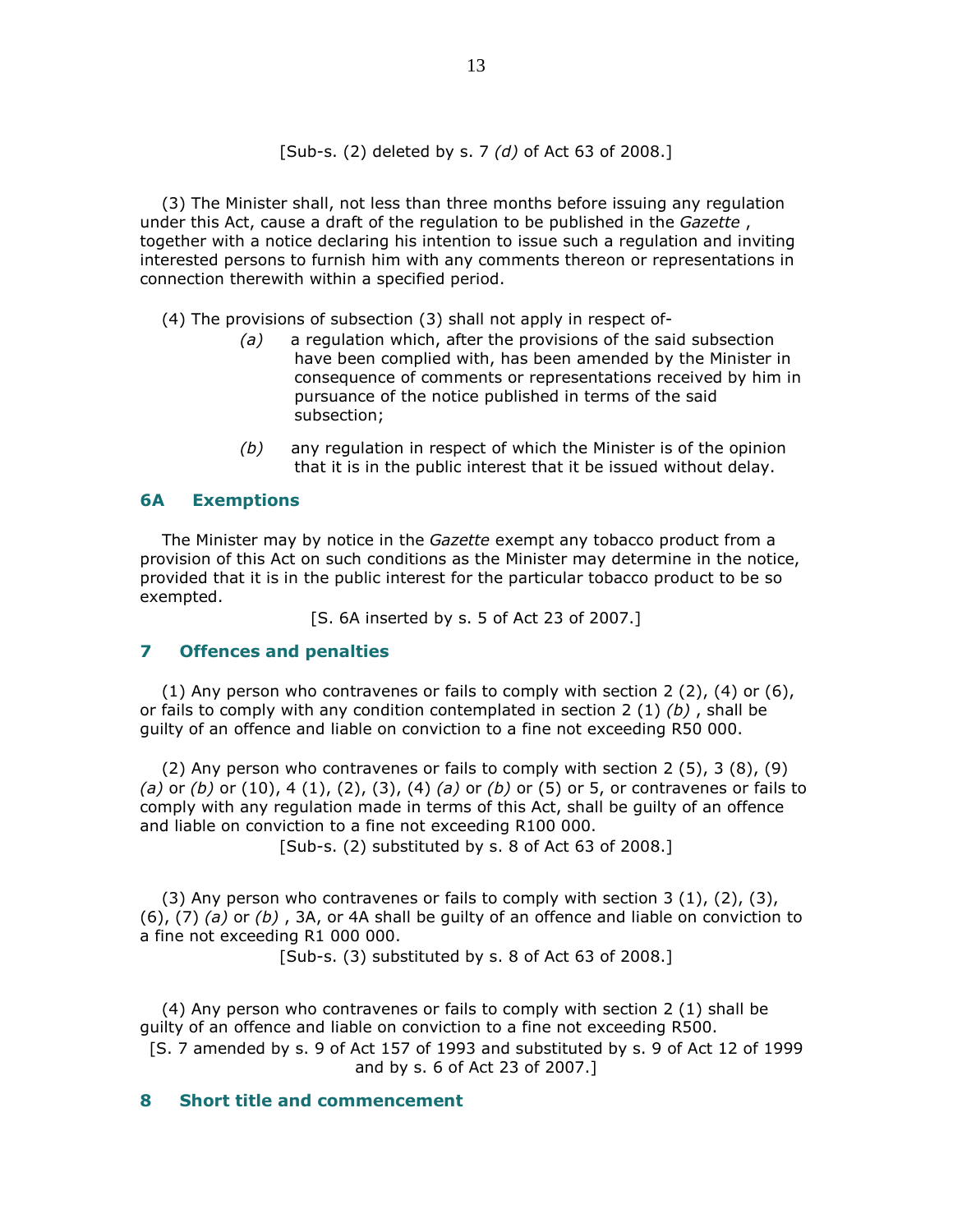(1) This Act shall be called the Tobacco Products Control Act, 1993, and shall come into operation on a date fixed by the State President by proclamation in the Gazette .

 (2) Different dates may under subsection (1) be fixed in respect of different provisions of this Act.

### TOBACCO PRODUCTS CONTROL AMENDMENT ACT 12 OF 1999

[ASSENTED TO 14 APRIL 1999] [DATE OF COMMENCEMENT: 1 OCTOBER 2000]

(English text signed by the President)

**ACT** 

To amend the Tobacco Products Control Act, 1993, so as to amend and insert certain definitions; to provide for the prohibition of advertising and promotion of tobacco products; to provide further, for the prohibition of advertising and promotion of tobacco products in relation to sponsored events; to prohibit the free distribution of tobacco products and the receipt of gifts or cash prizes in contests, lotteries or games to or by the purchaser of a tobacco product in consideration of such purchase; to provide for the prescription of maximum yields of tar, nicotine and other constituents in tobacco products; to increase fines; and to provide for matters connected therewith.

1 Inserts the preamble in the Tobacco Products Control Act 83 of 1993 .

2 Amends section 1 of the Tobacco Products Control Act 83 of 1993 , as follows: paragraph (a) substitutes the definition of 'advertisement'; paragraph  $(b)$  inserts the definition of 'Constitution'; paragraph  $(c)$  substitutes the definition of 'constituent' for the definition of 'hazardous constituent'; paragraph  $(d)$  substitutes the definition of 'Director-General'; paragraph (e) inserts the definitions of 'employed' or 'employment'; paragraph  $(f)$  substitutes the definition of 'Minister'; paragraph  $(q)$ inserts the definition of 'organised activity'; paragraph  $(h)$  inserts the definition of 'private dwelling'; paragraph (i) substitutes the definition of 'public place'; paragraph (*i*) substitutes the definition of 'smoke'; paragraph  $(k)$  substitutes the definition of 'tobacco product'; paragraph (I) inserts the definition of 'trade mark'; and paragraph (*m*) inserts the definition of 'workplace'.

3 Amends section 2 of the Tobacco Products Control Act 83 of 1993 , as follows: paragraph (a) substitutes subsection (1); paragraph (b) substitutes subsection (2); and paragraph (c) adds subsections (6) and (7).

4 Substitutes section 3 of the Tobacco Products Control Act 83 of 1993 .

5 Inserts section 3A in the Tobacco Products Control Act 83 of 1993 .

6 Amends section 4 of the Tobacco Products Control Act 83 of 1993 by deleting subsections (2) and (3).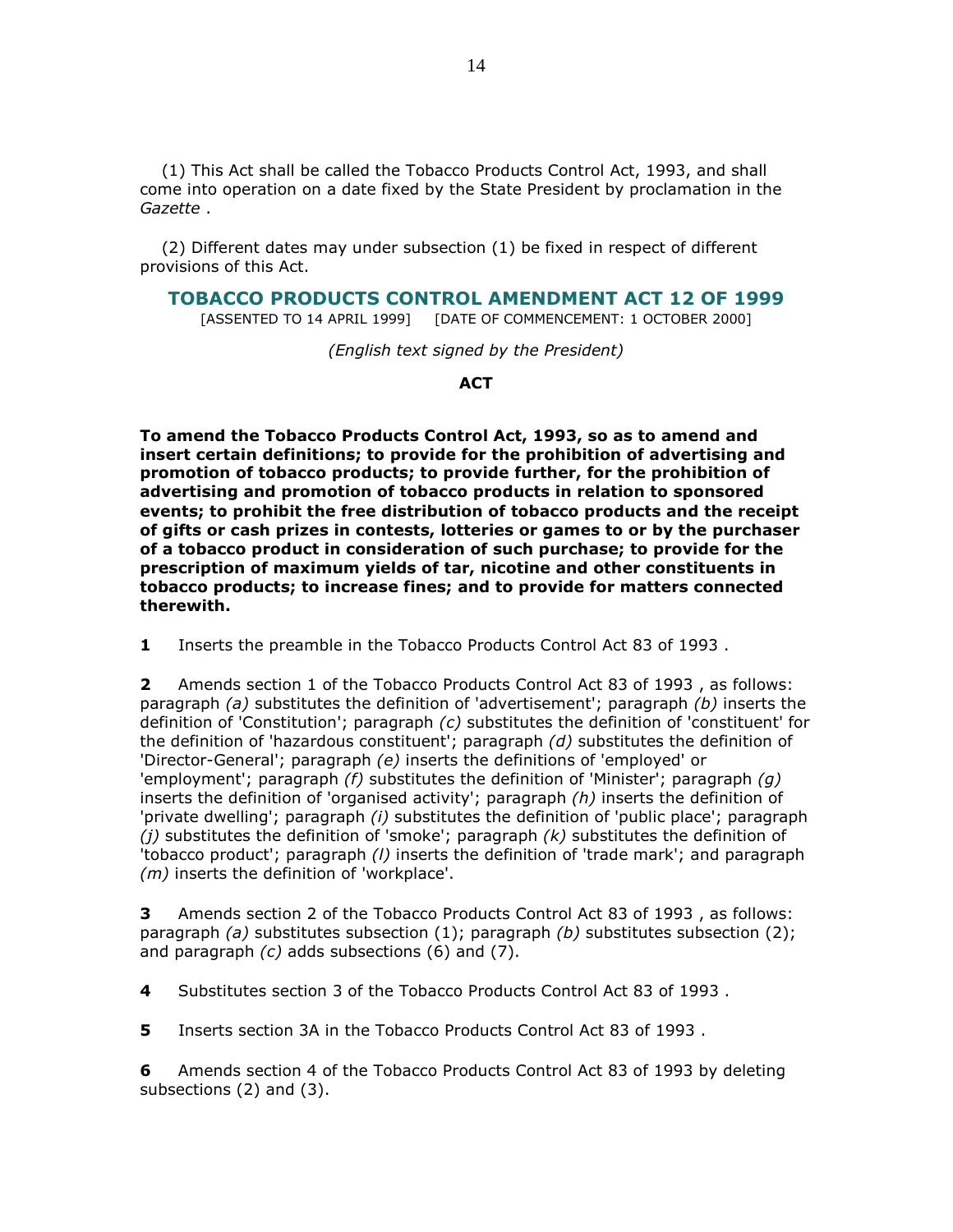7 Inserts section 4A in the Tobacco Products Control Act 83 of 1993.

8 Amends section 5 of the Tobacco Products Control Act 83 of 1993, as follows: paragraph (a) substitutes subsection (1); paragraph (b) substitutes subsection (2); and paragraph (c) deletes subsection (4).

9 Substitutes section 7 of the Tobacco Products Control Act 83 of 1993 .

## 10 Extension and application of Act 83 of 1993

 The Tobacco Products Control Act, 1993, and all amendments thereof shall apply throughout the Republic.

# 11 Short title and commencement

 (1) This Act shall be called the Tobacco Products Control Amendment Act, 1999, and shall come into operation on a date fixed by the President by proclamation in the Gazette .

(2) Different dates may be fixed in respect of different provisions of this Act.

# TOBACCO PRODUCTS CONTROL AMENDMENT ACT 23 OF 2007

[ASSENTED TO 23 FEBRUARY 2008] [DATE OF COMMENCEMENT: 21 AUGUST 2009]

(English text signed by the President)

### ACT

To amend the Tobacco Products Control Act, 1993, so as to define certain expressions and to amend certain definitions; to provide anew for the control over the smoking of tobacco products; to make provision for standards in respect of the manufacturing and export of tobacco products; to extend the Minister's power to make regulations; and to increase penalties; and to provide for matters connected therewith.

BE IT ENACTED by the Parliament of the Republic of South Africa, as follows:-

1 Amends section 1 of the Tobacco Products Control Act 83 of 1993 , as follows: paragraph (a) inserts the definition of 'composition'; paragraph (b) inserts the definition of 'emission'; paragraph  $(c)$  inserts the definition of 'ingredient'; paragraph (d) inserts the definition of 'manufacturer'; paragraph (e) substitutes the definition of 'officer'; paragraph  $(f)$  inserts the definition of 'public conveyance'; paragraph  $(q)$ substitutes the definition of 'public place'; paragraph  $(h)$  substitutes the definition of 'tobacco product'; and paragraph  $(i)$  substitutes paragraph  $(a)$  in the definition of 'workplace'.

**2 and 3** Substitute respectively sections 2 and 3A of the Tobacco Products Control Act 83 of 1993 .

4 Amends section 6 (1) of the Tobacco Products Control Act 83 of 1993, as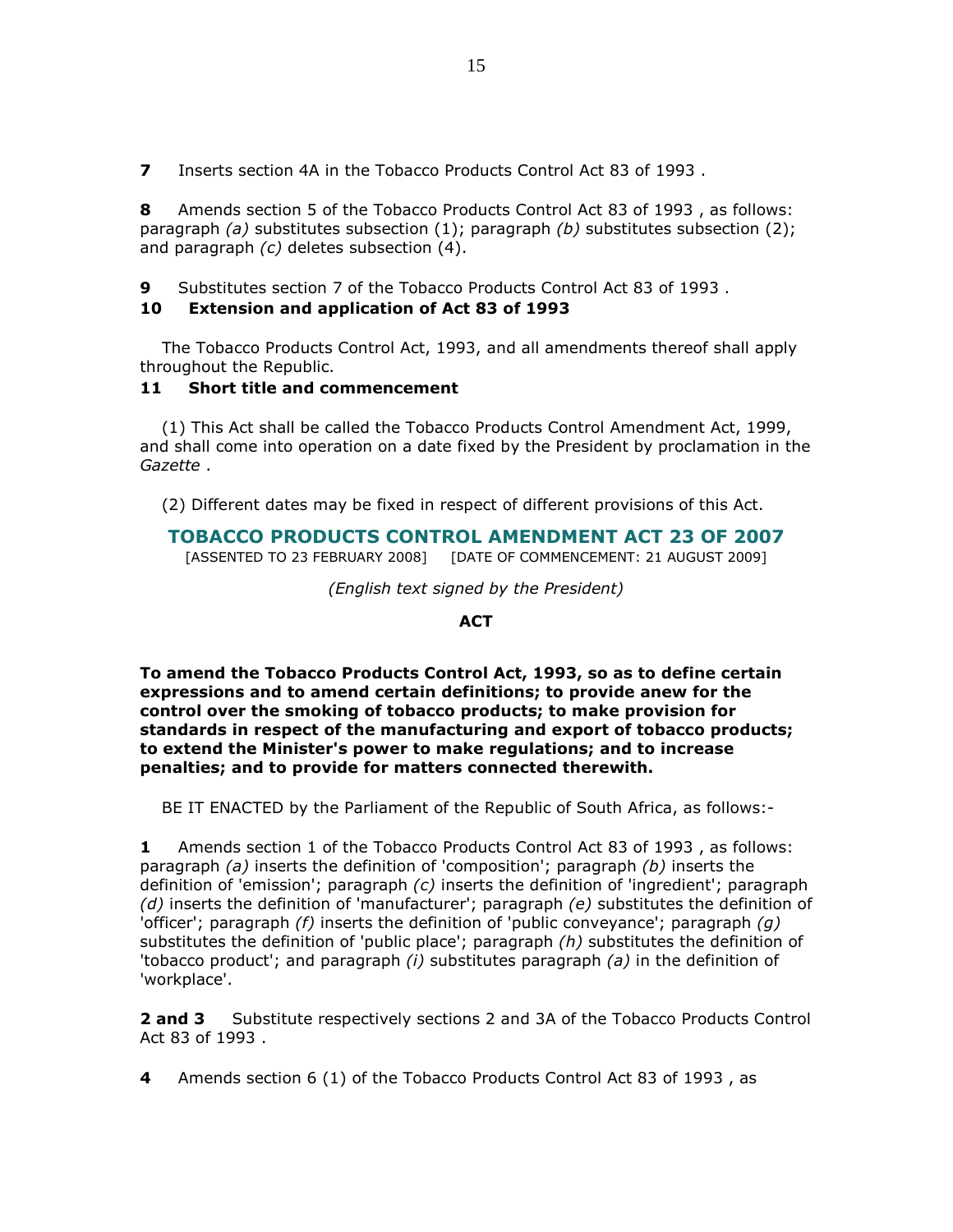follows: paragraph (a) substitutes paragraph (a) ; and paragraph (b) substitutes

paragraphs  $(c)$ ,  $(d)$ ,  $(e)$ ,  $(f)$  and  $(g)$  for paragraphs  $(c)$ ,  $(d)$  and  $(e)$ .

- 5 Inserts section 6A in the Tobacco Products Control Act 83 of 1993 .
- 6 Substitutes section 7 of the Tobacco Products Control Act 83 of 1993 .
- **7** Substitutes the Preamble to the Tobacco Products Control Act 83 of 1993.

# 8 Transitional arrangements

 Any notice or regulation issued by the Minister prior to the coming into operation of this Act shall remain in force until amended, repealed or replaced by a notice or regulation made by the Minister in terms of the principal Act.

## 9 Short title and commencement

 This Act is called the Tobacco Products Control Amendment Act, 2007, and comes into operation on a date to be fixed by the President by proclamation in the Gazette.

# TOBACCO PRODUCTS CONTROL AMENDMENT ACT 63 OF 2008

[ASSENTED TO 5 JANUARY 2009] [DATE OF COMMENCEMENT: 21 AUGUST 2009]

(English text signed by the President)

## ACT

To amend the Tobacco Products Control Act, 1993, so as to define certain expressions and to amend certain definitions; to provide anew for the advertising, sponsorship, promotion, distribution and information required in respect of the packaging and labelling of tobacco products; to make the standards that apply to manufacturers of tobacco products applicable to importers of tobacco products; to prohibit the sale of tobacco products to and by persons under the age of 18 years; to extend the provisions in respect of free distribution of tobacco products; to provide anew for tobacco sales by means of vending machines; to extend the Minister's power to make regulations; and to adjust the provisions in respect of offences and penalties; and to provide for matters connected therewith.

BE IT ENACTED by the Parliament of the Republic of South Africa, as follows:-

1 Amends section 1 of the Tobacco Products Control Act 83 of 1993 , as follows: paragraph (a) substitutes the definition of 'advertisement'; paragraph (b) inserts the definition of 'brand element'; paragraph  $(c)$  inserts the definition of 'importer'; paragraph  $(d)$  substitutes the definition of 'organised activity'; paragraph  $(e)$ substitutes the definition of 'package'; and paragraph  $(f)$  inserts the definitions of 'product placement' and 'promotion'.

2 Substitutes section 3 of the Tobacco Products Control Act 83 of 1993 .